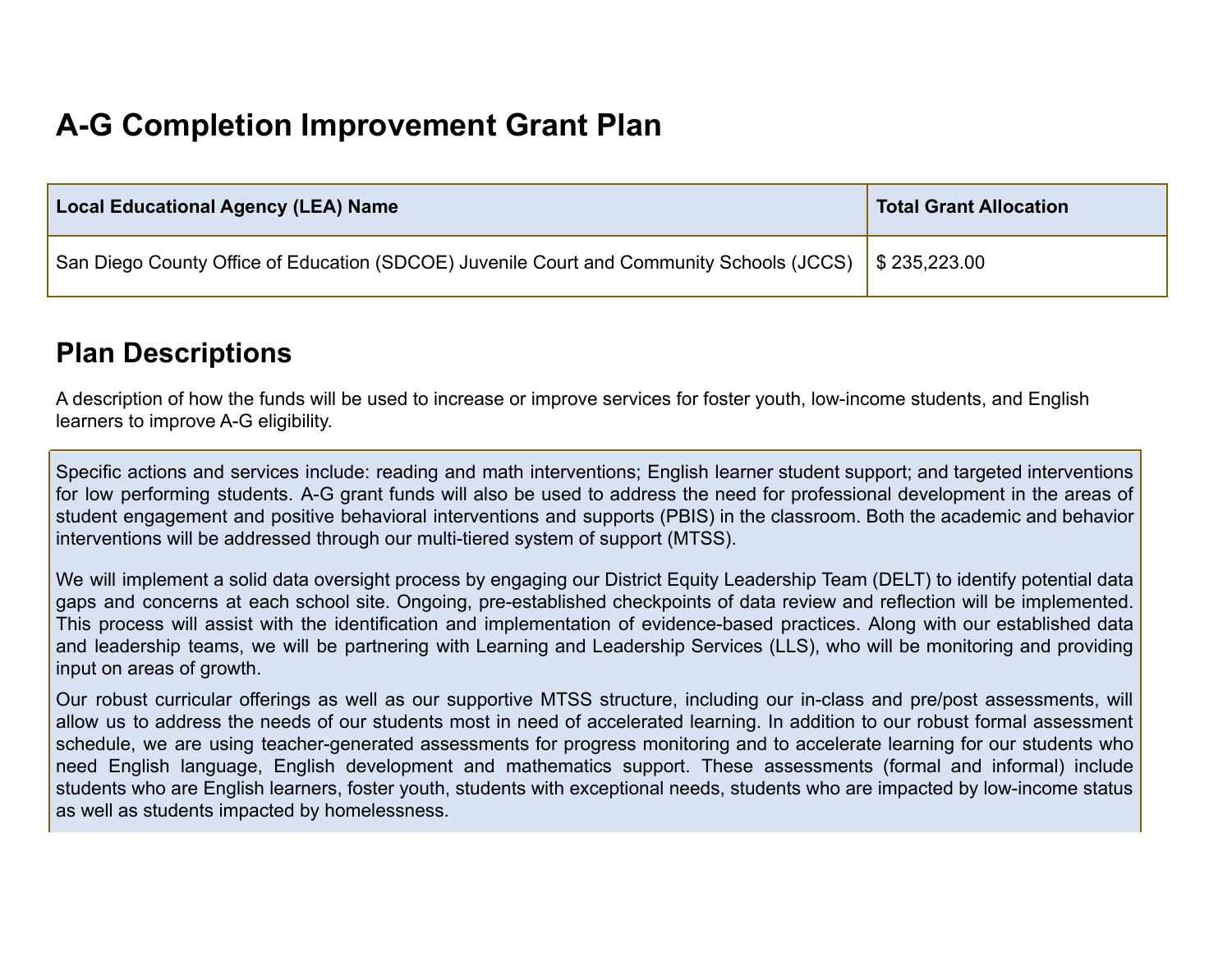Our MTSS structure, with the data from our CDE Daily/Weekly Engagement Document, will work to provide targeted and strategic support to the above-mentioned students. In addition, there is progress monitoring in both academics as well as social emotional learning that can trigger an MTSS intervention process, which seeks to identify students in need of more intensive assistance. Through a review of the engagement document, as well as the online learning platforms, teachers and SAFE staff will be able to identify students in need of more assistance and strategize their involvement. The MTSS structure utilizes data, and most importantly a connected adult to reach out to the student, and ascertain the needs and resources that can be provided to ensure that learning is taking place and the student's needs are met.

Our work in Integrated and Designated ELD in addition to our reading and mathematics interventions will also assist in this effort. In addition, we have continued to offer a plethora of opportunities for students to engage and experience other avenues to achieve their goals of college and career readiness. We have increased the number of and access to online courses, including CTE opportunities. We have also endeavored to provide parents with information to support their child's learning, including both written materials and virtual workshops. We also provide parents with written and verbal information regarding the number of online courses and opportunities for accelerating learning. Finally, we have increased the number of dual-enrollment college courses available. We believe all of these strategies work to provide our students the accelerated learning opportunities necessary for their success.

A description of the extent to which all students, including foster youth, low-income students, and English learners, will have access to A-G courses approved by the University of California.

We will enhance services for unduplicated students through thoughtful and targeted outreach on A-G courses for both our students and families, encouraging the further development of a college going culture. Parents (inclusive of guardians, Court Appointed Special Advocates, and residential facility staff) will be empowered via workshops, Student Led Conferences, and counselor presentations, to support their students to engage in dual enrollment courses, college tours, and post secondary planning opportunities. Regular and ongoing presentations will take place at schools to inform students about upcoming dual enrollment courses. Partnerships with colleges and universities will be expanded to include more college tours with a degree-specific focus.

The number of students who were identified for opportunities to retake A-G approved courses in which they received a "D", "F", or "Fail" grade in the 2020 spring semester or the 2020-21 school year and a description of the method used to offer the opportunity retake courses.

One student was identified. (Due to implementation of AB 104, other students were provided with Pass/No Pass.)

Students are provided opportunities to retake courses during summer, fall, and spring sessions. Courses may be retaken via classroom assignment, independent work, dual enrollment, or online courseware.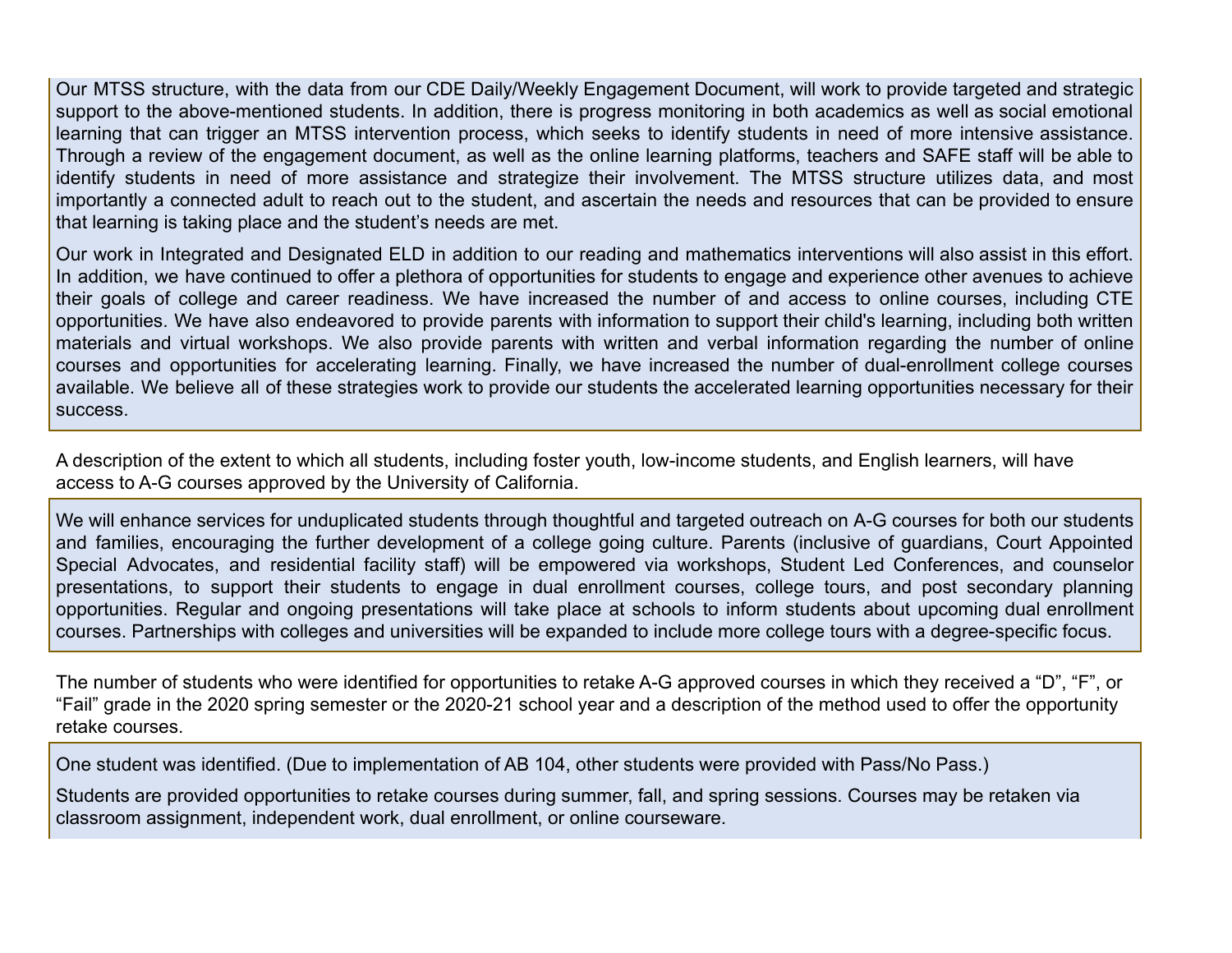A description of how the plan and described services, and associated expenditures, if applicable, supplement services in the Local Control and Accountability Plan and Learning Recovery Plan.

Goal 1 in our LCAP addresses *Excellence in Teaching and Learning*. Goal 4 addresses *Support for All Students*. Specific actions and services include: reading and math interventions; English Learner support; and targeted interventions for low performing students. Tutoring Funds will also be used to address the need for professional development in the areas of student engagement and positive behavior interventions and supports (PBIS) in the classroom. Both the academic and behavior interventions will be addressed through our multi-tiered system of support (MTSS). Specifically we identify our student needs by assessing data, reviewing feedback, prioritizing our process, and determine our strategies for supplementary services.

## **Plan Expenditures**

| Programs and services to increase or improve A-G completion                                                                                                                                                           | <b>Planned Expenditures</b> |
|-----------------------------------------------------------------------------------------------------------------------------------------------------------------------------------------------------------------------|-----------------------------|
| Professional development (PD) for teachers, administrators, and counselors to improve A-G<br>completion rate, including Advanced Placement (AP) specific training (Conferences-Training, substitute<br>teacher costs) | \$20,000.00                 |
| Developing comprehensive advising plans and other student supports, such as tutoring and course<br>taking and college counseling services (The Movement, etc.)                                                        | \$20,000.00                 |
| Expanding access to A-G coursework, including course development and review, and incorporating<br>courses into local graduation requirements (PD and substitute teacher costs)                                        | \$10,000.00                 |
| Subsidize student test fees, including HiSet, AP test fees, for low-income students, foster youth, and<br>English learners                                                                                            | \$5,000.00                  |
| Enhance VAPA pathways (Curriculum)                                                                                                                                                                                    | \$29,053.00                 |
| Ethnic Studies (Contracted vendor, professional development/training and resources/text)                                                                                                                              | \$60,000.00                 |
| Enhance CTE pathways (Curriculum)                                                                                                                                                                                     | \$25,000.00                 |
| Support Dual Enrollment (Textbooks, Fees, etc.)                                                                                                                                                                       | \$15,000.00                 |
| Provide access to AP Computer Science courses                                                                                                                                                                         | \$30,920.00                 |